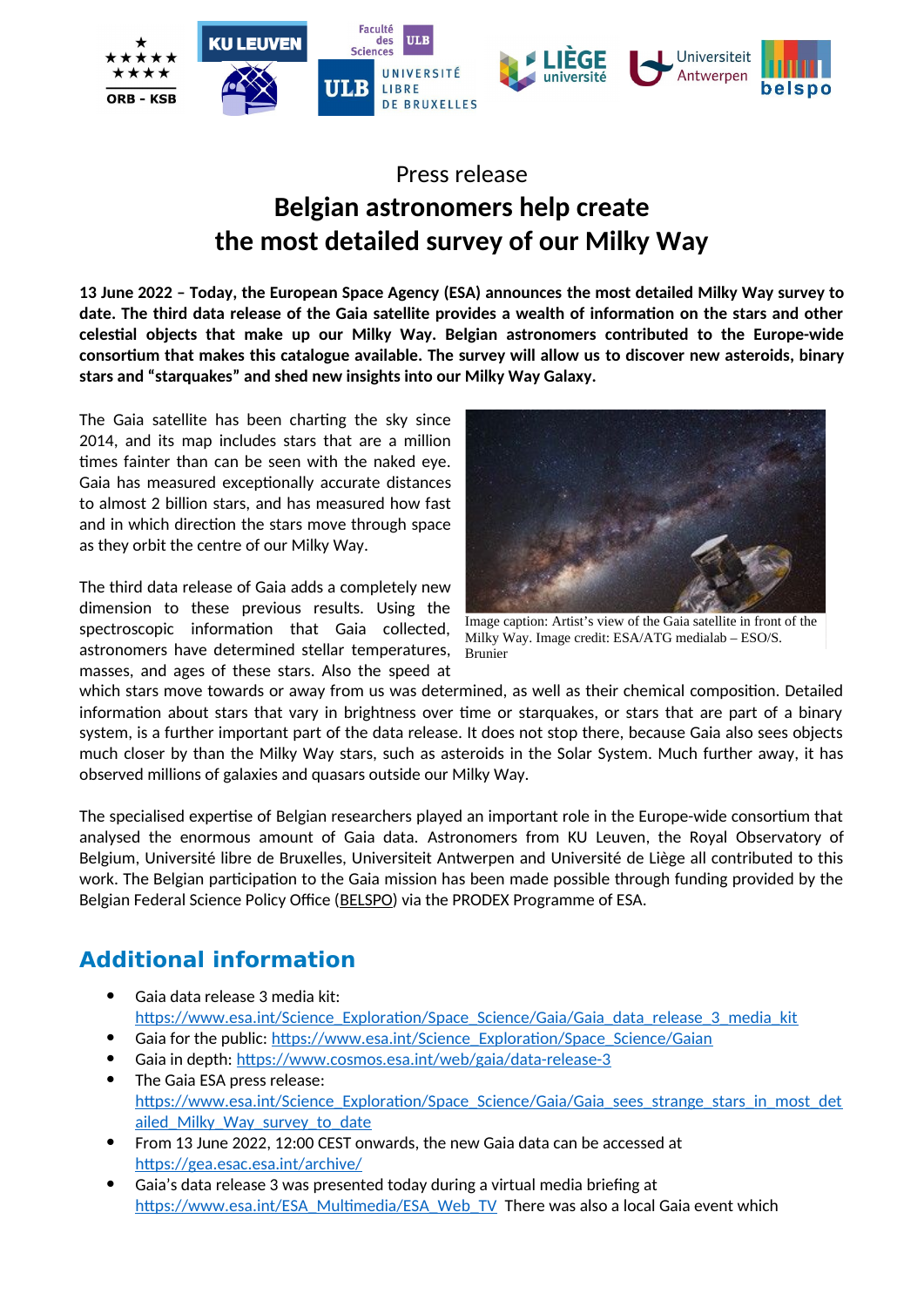highlights the Belgian contribution at the Planetarium of Brussels. The replay of the livestreaming can be found here: https://youtu.be/5VFs0izvNHg

- More in-depth stories on the new Gaia data can be found here: <https://www.cosmos.esa.int/web/gaia/dr3-stories>
- A series of scientific papers describing the data and their validation process will appear in a special issue of the journal Astronomy & Astrophysics: <https://www.cosmos.esa.int/web/gaia/dr3-papers>

## **Belgian contributions to the Gaia mission**

| <b>KU Leuven</b><br><b>KU LEUVEN</b>                                        | "Here at the Institute of Astronomy of the KU Leuven we are leading a task force<br>responsible for classifying variable stars detected by Gaia. In particular, we focus<br>on stars that show tiny brightness variations due to radial and nonradial<br>oscillations also known as 'starquakes'", says Joris de Ridder, Gaia project<br>investigator at KU Leuven. One of the surprising discoveries coming out of the new<br>data, is that Gaia is able to detect different types of starquakes. "Starquakes teach<br>us a lot about stars, notably their internal physics and chemistry. Gaia is opening a<br>goldmine for new 'ensemble asteroseismology' of massive stars," says KU Leuven<br>astronomer and 2022 Kavli Laureate in Astrophysics Conny Aerts, "even detecting<br>starquakes in many stars for which none were predicted!"                                                                                                                                                          |
|-----------------------------------------------------------------------------|---------------------------------------------------------------------------------------------------------------------------------------------------------------------------------------------------------------------------------------------------------------------------------------------------------------------------------------------------------------------------------------------------------------------------------------------------------------------------------------------------------------------------------------------------------------------------------------------------------------------------------------------------------------------------------------------------------------------------------------------------------------------------------------------------------------------------------------------------------------------------------------------------------------------------------------------------------------------------------------------------------|
|                                                                             | Scientific contact<br><b>Prof. Conny Aerts</b><br>Institute of Astronomy,<br><b>KU Leuven</b><br>Celestijnenlaan 200D<br>3001 Leuven<br>conny.aerts@kuleuven.be<br>+32 (0) 478 28 96 30                                                                                                                                                                                                                                                                                                                                                                                                                                                                                                                                                                                                                                                                                                                                                                                                                 |
| <b>Royal Observatory</b><br>of Belgium<br>*****<br>****<br><b>ORB - KSB</b> | The Royal Observatory of Belgium (ROB) used its expertise to analyse the spectra<br>collected by the Gaia satellite. "The third Gaia Data Release represents a real<br>breakthrough in the characterization of the stars of our galaxy, especially for the<br>youngest, hottest and farthest ones", says Dr. Yves Frémat. ROB scientists also<br>contributed to determining the line-of-sight velocity of an unprecedented 33<br>million stars. Dr. Alex Lobel adds: "These data provide long-awaited fundamental<br>information for new and important discoveries in the coming years about the<br>galactic structure and evolution ".<br>The ROB also contributes to data processing related to asteroids. The present<br>Gaia release contains some 20 million accurate positions of more than 150 000<br>asteroids. "Never before have we had such highly accurate orbits for so many<br>asteroids", says Dr. Thierry Pauwels, who works on the software to determine the<br>position of asteroids. |
|                                                                             | Scientific contact<br><b>Dr. Ronny Blomme</b><br>Royal Observatory of Belgium<br>3 avenue Circulaire/Ringlaan<br>1180 Brussels<br>ronny.blomme@oma.be<br>+32 (0) 23730284                                                                                                                                                                                                                                                                                                                                                                                                                                                                                                                                                                                                                                                                                                                                                                                                                               |

UNIVERSITÉ ULB LIBRE **DE BRUXELLES** 

**ULB** This third data release from Gaia is a long-awaited and exciting moment for ULB scientists involved in the Gaia data processing of non-single stars, which make their first appearance in the data archive, in the form of properties of 86 921 eclipsing binaries (objects whose brightness varies due to a companion periodically blocking part of the light) and 134 598 astrometric binaries (detected from disturbances of their space motion caused by the presence of a companion), a 50-fold increase with respect to the number of astrometric binaries known thus far. "Within a few years, Gaia has thus done much better than ground-based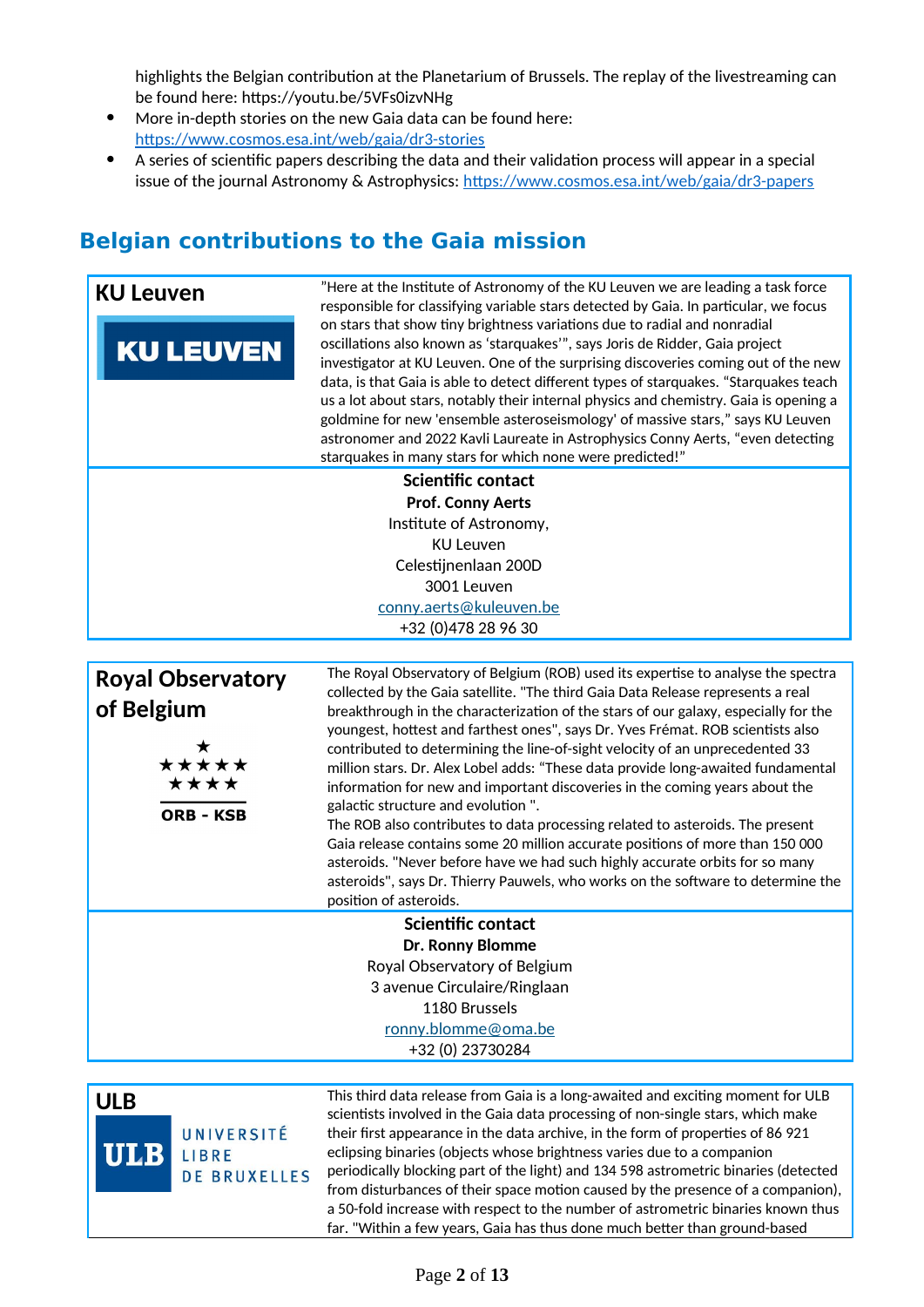

astronomy in the past two centuries!", says Christos Siopis leading the analysis of the properties of eclipsing binaries. "But today's joy is saddened by the tragic loss of our late colleague Dimitri Pourbaix, who acted till November 2021 as Belgian Principal Investigator for Gaia, and who will never see the scientific products of his decades-long effort."

**Scientific contact** Dr. Alain Jorissen Institut d'Astronomie et d'Astrophysique Université libre de Bruxelles Bld du Triomphe 1050 Bruxelles [alain.jorissen@ulb.be](mailto:alain.jorissen@ulb.be) +32-2-650.2834 +32-(0)472.849486



**ULiège** Researchers from the STAR institute at ULiège have a well-established expertise in the determination of the orbital parameters of binary stellar systems based on their observed radial velocities. From the Doppler effect induced by the back and forth motion of stars orbiting around each other, Gaia can measure the apparent velocities of one or both of their constituting components. The repeated measurements of these radial velocities over time are then subsequently used in order to derive the mass ratio, the period, the inclination and the eccentricity of the systems. Around 200 000 binary stars were thereby detected and characterised in Gaia DR3 by the ULiège team. Our researchers are also involved in the determination of the redshifts and distances of extremely bright extragalactic sources that are quasars. Owing to the expansion of the Universe, the wavelength of the light emitted by such objects undergoes a stretching during its travel through the cosmos. This effect, called redshift, makes the quasar appear redder than when its light was initially emitted, billions of years ago. More than 6 million quasar candidates will have their redshift published in Gaia DR3 and will provide an indirect measure of their distances.

#### **Scientific contact**

Dr. Ludovic Delchambre STAR Institute Allée du 6 août, 19c, Bât.B5c, Sart Tilman 4000 Liège [ldelchambre@uliege.be](mailto:ldelchambre@uliege.be) +32 (0)4 366 97 68

**Universiteit Antwerpen** Antwerpen

Scientists from Universiteit Antwerpen contributed to the measurement of radial velocities and to the study of stellar variability. "To get from the first, simulated, light data more than a decade ago to the stunning light curves of tens of thousands of standard candles (my favorite stars, used for measuring cosmic distances), is mindblowing!" says Prof. Katrien Kolenberg from Universiteit Antwerpen. "Moreover, for these stars we now have positions and motions, a 3D map. I feel like a space detective who has just received a new "flashlight" - or rather tens of thousands of them! - to unveil the history and future of our galaxy." Prof. Marc David remarks "Astronomical data reduction is a bit like an archaeological dig: one has to sift a large amount of rubble before the valuable information is uncovered but almost invariably, the result proves well worth the painstaking effort."

#### **Scientific contact**

Prof. Katrien Kolenberg Department of Physics, University of Antwerp Groenenborgerlaan 171, 2020 Antwerpen [katrien.kolenberg@uantwerpen.be](mailto:katrien.kolenberg@uantwerpen.be)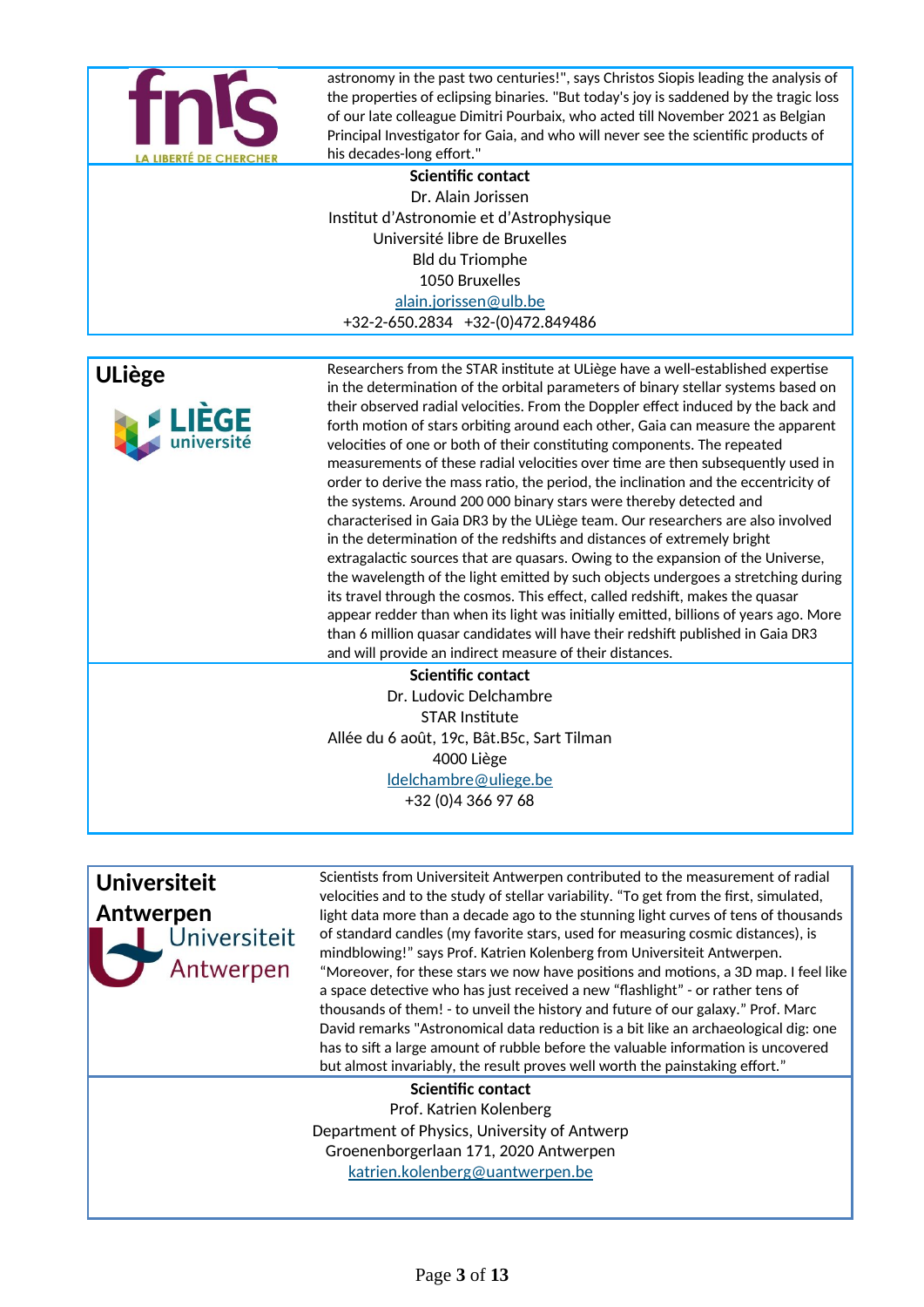## **Pictures and videos**

### Gaia sees starquakes



**Link to the video:** <https://youtu.be/hMaiTLVFpEw>

One of the surprising discoveries coming out of Gaia data release 3, is that Gaia is able to detect starquakes – tiny motions on the surface of a star – that change the shapes of stars, something the observatory was not originally built for.

Previously, Gaia already found radial oscillations that cause stars to swell and shrink periodically, while keeping their spherical shape. But Gaia has now also spotted other vibrations that are more like large-scale tsunamis. These nonradial oscillations change the global shape of a star and are therefore harder to detect.

Nonradial oscillation modes cause a star's surface to move while it rotates, as shown in the animation. Dark patches are slightly cooler than bright patches, giving rise to periodic changes in the brightness of the star. The frequency of the rotating and pulsating stars was increased 8.6 million times to shift them into the audible range of humans.

More information: <https://www.cosmos.esa.int/web/gaia/dr3-how-do-they-blink> The KU Leuven contributes to the Gaia data processing to characterise starquakes.

Credit: ESA/Gaia/DPAC, CC BY-SA 3.0 IGO.

## Gaia's Milky Way in motion (3D)

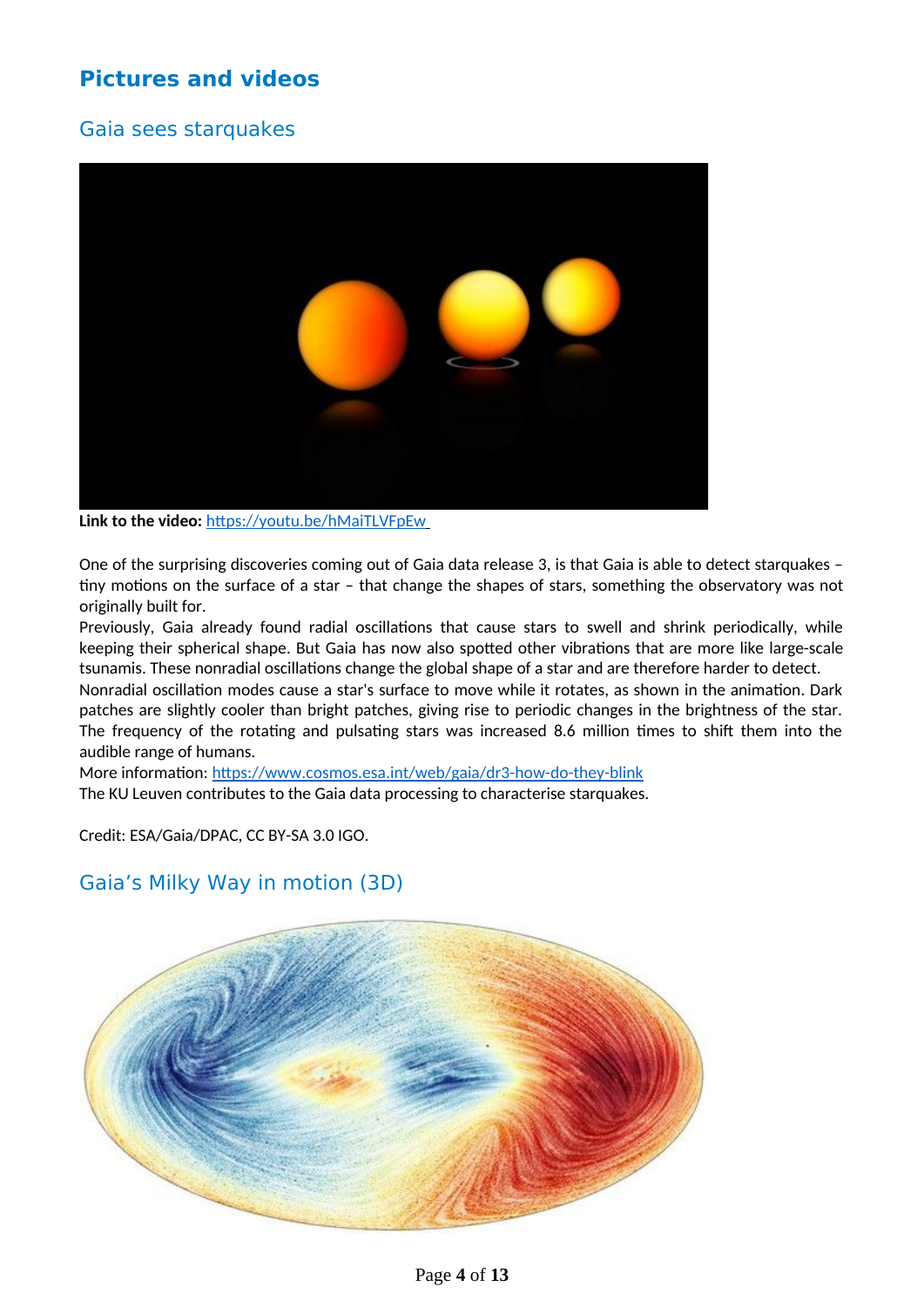**Link to the picture:** [https://www.cosmos.esa.int/web/gaia/dr3-do-they-approach-us-or-move-away.](https://www.cosmos.esa.int/web/gaia/dr3-do-they-approach-us-or-move-away)

ESA's Gaia data release 3 shows us the speed at which more than 30 million Milky Way stars move towards or away from us. This is called 'radial velocity' and it is providing the third velocity dimension in the Gaia map of our galaxy. Together with the proper motions of stars (movement across the sky), we can now see how the stars move over a large portion of the Milky Way.

This sky map shows the velocity field of the Milky Way for ~26 million stars. The colours show the radial velocities of stars along the line-of-sight. Blue shows the parts of the sky where the average motion of stars is towards us and red shows the regions where the average motion is away from us. The lines visible in the figure trace out the motion of stars projected on the sky (proper motion). These lines show how the direction of the speed of stars varies by galactic latitude and longitude. The Large and Small Magellanic Clouds (LMC and SMC) are not visible as only stars with well defined distances were selected to make this image.

More information: <https://www.cosmos.esa.int/web/gaia/dr3-do-they-approach-us-or-move-away>.

The Royal Observatory of Belgium, ULiège and UAntwerp contributed to the radial velocity computation of the stars from Gaia data.

Credit: ESA/Gaia/DPAC, CC BY-SA 3.0 IGO.

### The asymmetric Milky Way in motion



**Link to the video:** http://alobel.freeshell.org/GaiaDR3/gaiadr3.html

ESA's Gaia data release 3 shows us the speed at which more than 30 million Milky Way stars move towards or away from us. This is called 'radial velocity' and it is providing the third velocity dimension in the Gaia map of our galaxy. We can now see how the stars move over a large portion of the Milky Way's disc.

Thanks to Gaia, we can clearly see that the stars on average do not rotate with circular motions around the centre of the galaxy. This is because our Milky Way is not symmetric around its axis. It is a 'barred' spiral galaxy, and the motions reveal the orientation of the central bar.

More information: <https://www.cosmos.esa.int/web/gaia/dr3-do-they-approach-us-or-move-away>.

The Royal Observatory of Belgium, ULiège and UAntwerp contributed to the 'radial velocity' computation of the stars from Gaia data.

Credit: ESA/Gaia/DPAC, CC BY-SA 3.0 IGO.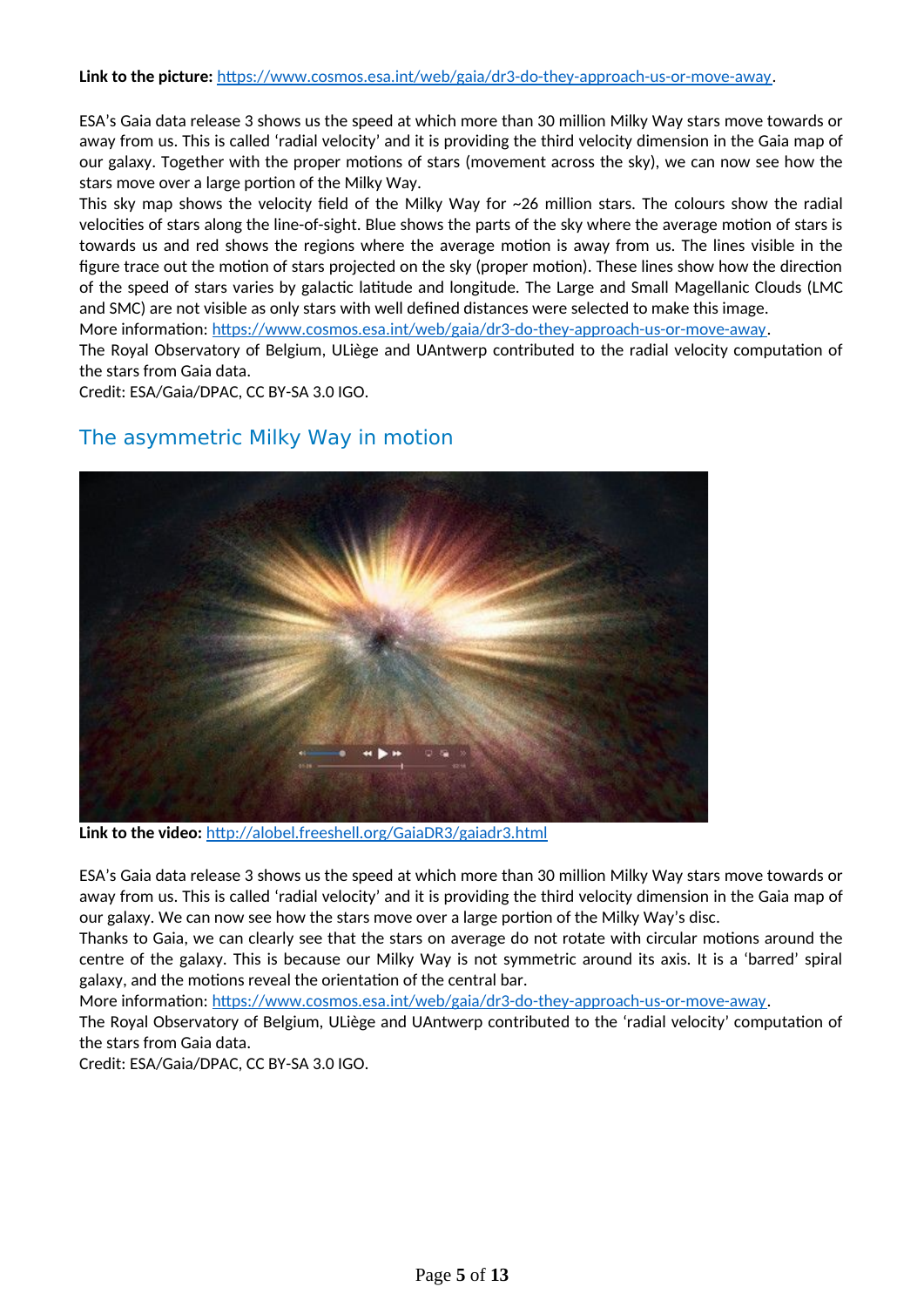### Accurate orbits of asteroids in Gaia DR3



Link to the video: <https://alobel.freeshell.org/AsteroidsGDR3/asteroidsDR3.html>

From time to time an asteroid occults a star. Only observers inside the shadow of the asteroid will see the occultation. The width of the occultation strip is roughly the same as the size of the asteroid, typically a few tens of kilometres.

However, until now, the uncertainty in the position of the asteroids, and hence also in the occultation path, could easily reach a few hundreds of kilometres. An occultation predicted to be visible in Belgium could turn out to be visible in Rome. Many observers set up their telescopes, but did not see the occultation.

However, with the Gaia observations we now have very accurate orbits for 150 000 asteroids, and their positions can be derived within a few kilometres, so that we can predict with pretty great confidence where an occultation will be visible. Thus, occultation observers can plan their observations much more efficiently.

If enough observers note the timings of disappearance and reappearance of the star, the silhouette of the asteroid can be reconstructed, as we can see here on the figure. This tells us something about the physical properties of asteroids.

Know your enemy. If ever an asteroid is found on a collision course with the earth, we will be better prepared to define a mitigation strategy.

The Royal Observatory of Belgium contributed to the Gaia data processing of asteroids and solar system objects.

Credit: ESA/Gaia/DPAC, CC BY-SA 3.0 IGO.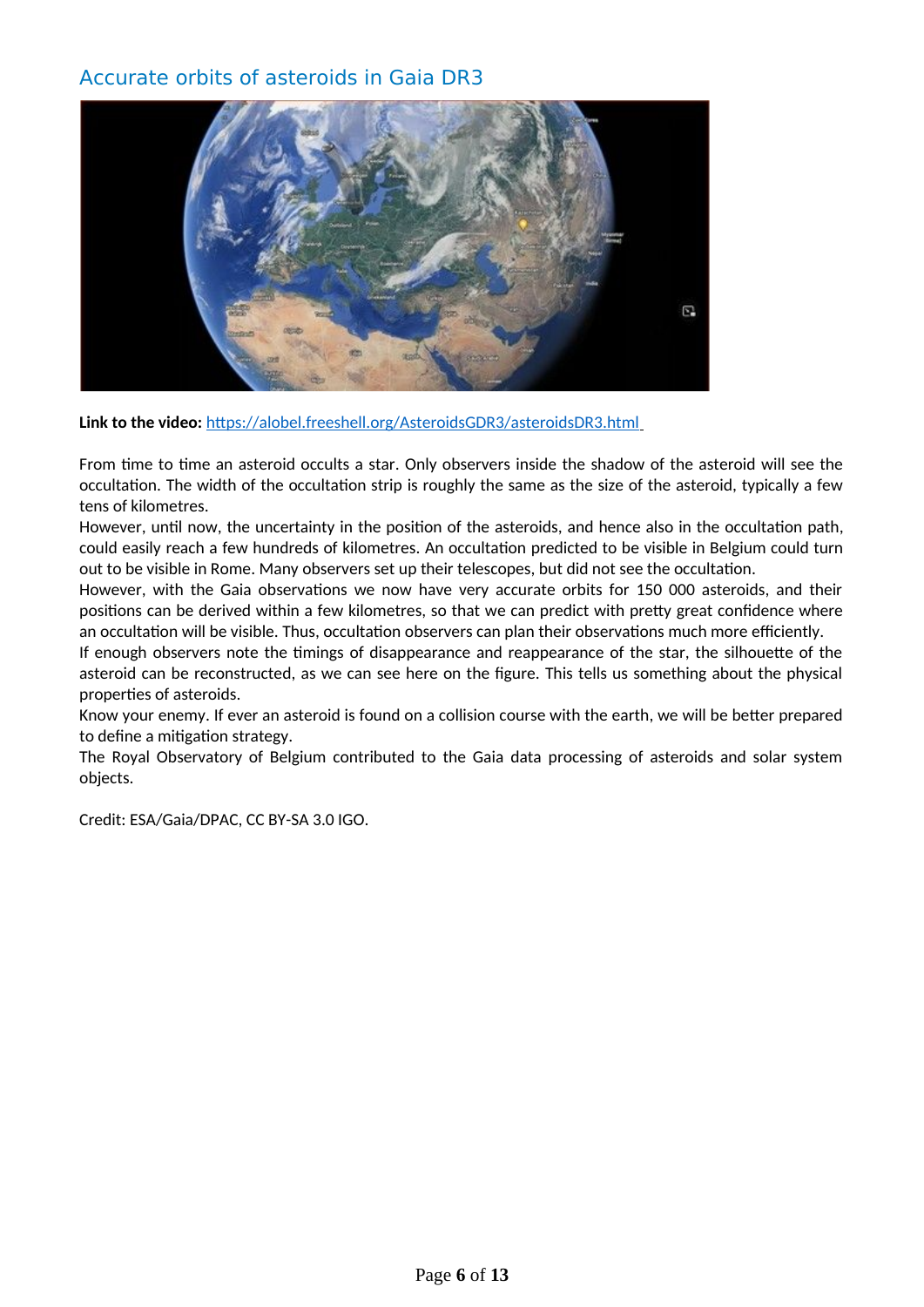### Asteroid populations in Gaia data release 3



**Link to the video:** <https://youtu.be/hMaiTLVFpEw>

By far the largest group of Solar System objects in Gaia's data release 3 are 154 741 asteroids for which Gaia has determined their orbits. Depending on their orbits one can distinguish different groups of asteroids. More information: <https://www.cosmos.esa.int/web/gaia/dr3-solar-system-objects>. The Royal Observatory of Belgium contributed to the Gaia data processing of asteroids and solar system objects.

Credit: ESA/Gaia/DPAC, CC BY-SA 3.0 IGO.

### Social stars



**Link to the video:** <https://youtu.be/TPkjhXmW8k8>

A third of stars are born and live in pairs or even larger groups. Just like humans, they can considerably influence each others' lives, as well as the way they influence their environment. Understanding multiple-starsystems is key to understanding stars, the Milky Way, and the Universe.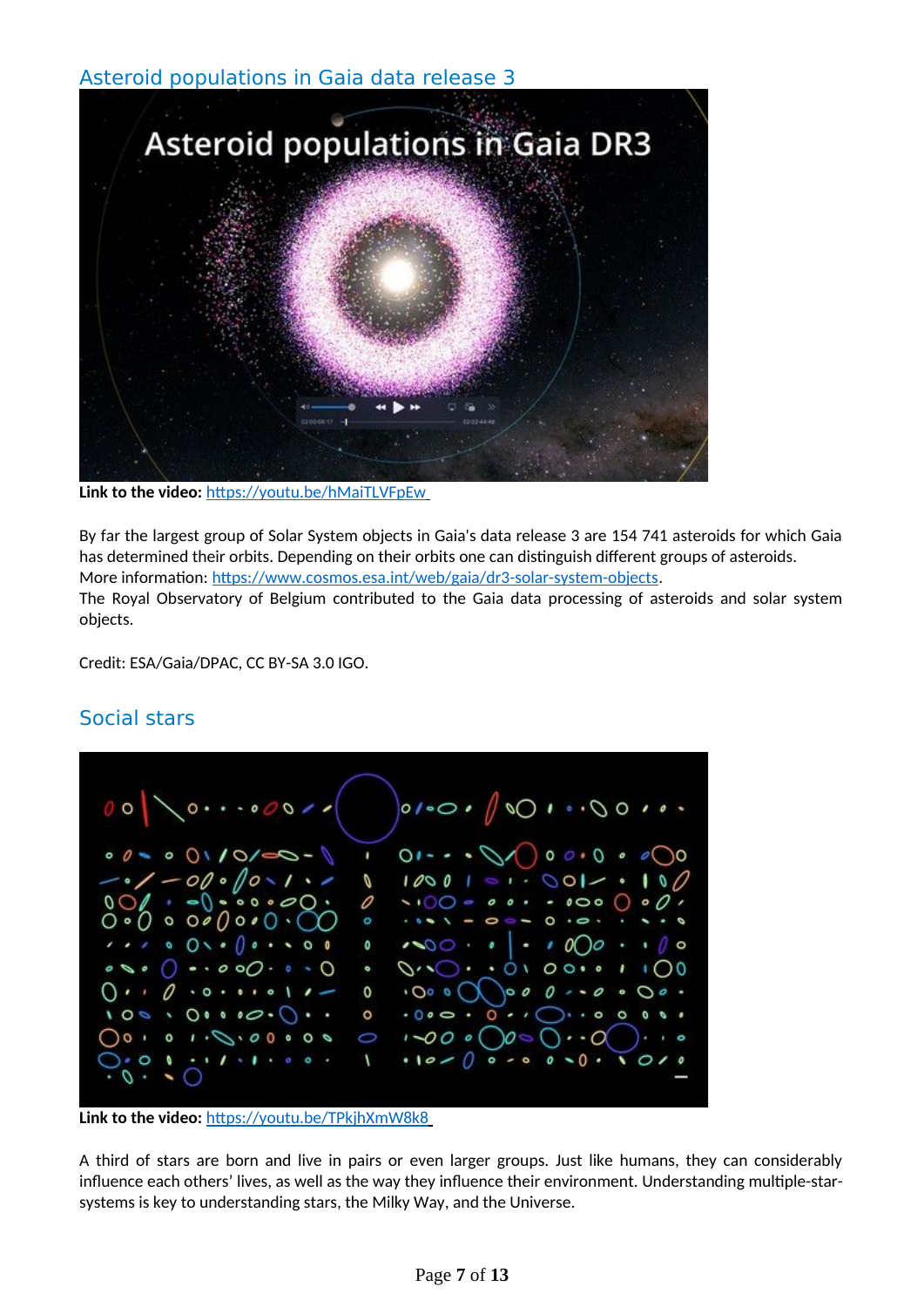With data release 3, Gaia has just delivered a comprehensive database astronomers have long been wishing for, including 813 000 binary stars, to answer the many open questions.

This animation illustrates the sky-projected motions of binary stars whose orbits have been determined by Gaia. Each ellipse corresponds to one of 335 systems located within 50 pc (163 light years) and with periods shorter than 1000 days. These are cases where Gaia sees only the motion of one source, which can correspond to the reflex motion of a star due to the gravitational pull of an invisible companion, or to the apparent motion of the combined light from two orbiting stars so close together that Gaia cannot distinguish them.

The orbits are shown to scale and are ordered by increasing distance from the Sun from top-left to bottomright. The white horizontal line at the bottom-right indicates an apparent size of 10 milli-arcseconds. The colour roughly corresponds to the source's colour as determined by Gaia with purple/blue indicating hot stars and white dwarfs, green/yellow indicating Sun-like stars, and red indicating cool, low-mass stars.

The animation shows the inferred orbital motions over 1000 days, corresponding roughly to the time range covered by Gaia's data release 3, and the dots indicate the modelled positions of the stellar images after subtracting the effects of proper motion and parallax. The orbits show a range of short and long periods, different sizes, various elliptical shapes, and some are seen edge-on, which limits the apparent motion to a line.

Gaia's data release 3 contains about 500 times more astrometric orbit solutions than the ones shown here. More information: <https://www.cosmos.esa.int/web/gaia/dr3-non-single-stars> .

The ULB and the ULiège contributed to the Gaia data processing of non-single stars.

Credit: ESA/Gaia/DPAC, CC BY-SA 3.0 IGO.

### How Gaia detects binary stars

The three animations shows three different techniques that Gaia uses to detect binary stars.

![](_page_7_Picture_9.jpeg)

**Link to the video:** <https://youtu.be/p4lCN8Ch2JA>

Astrometry: binary stars are detected by a motion on the sky which is not uniform; this can be an elliptic motion or just a part of it for orbits with very long periods. The two sources can't be seen individually as they are too distant; either the two companions have a very different magnitude (an extreme example is a star and a planet) and only the motion of the bright one can be detected; or the sources have a similar magnitude and only the motion of the photocentre is seen. Astrometric binaries generally have long periods (months to years or decades) as the motion on the sky is too small to detect short-period binaries.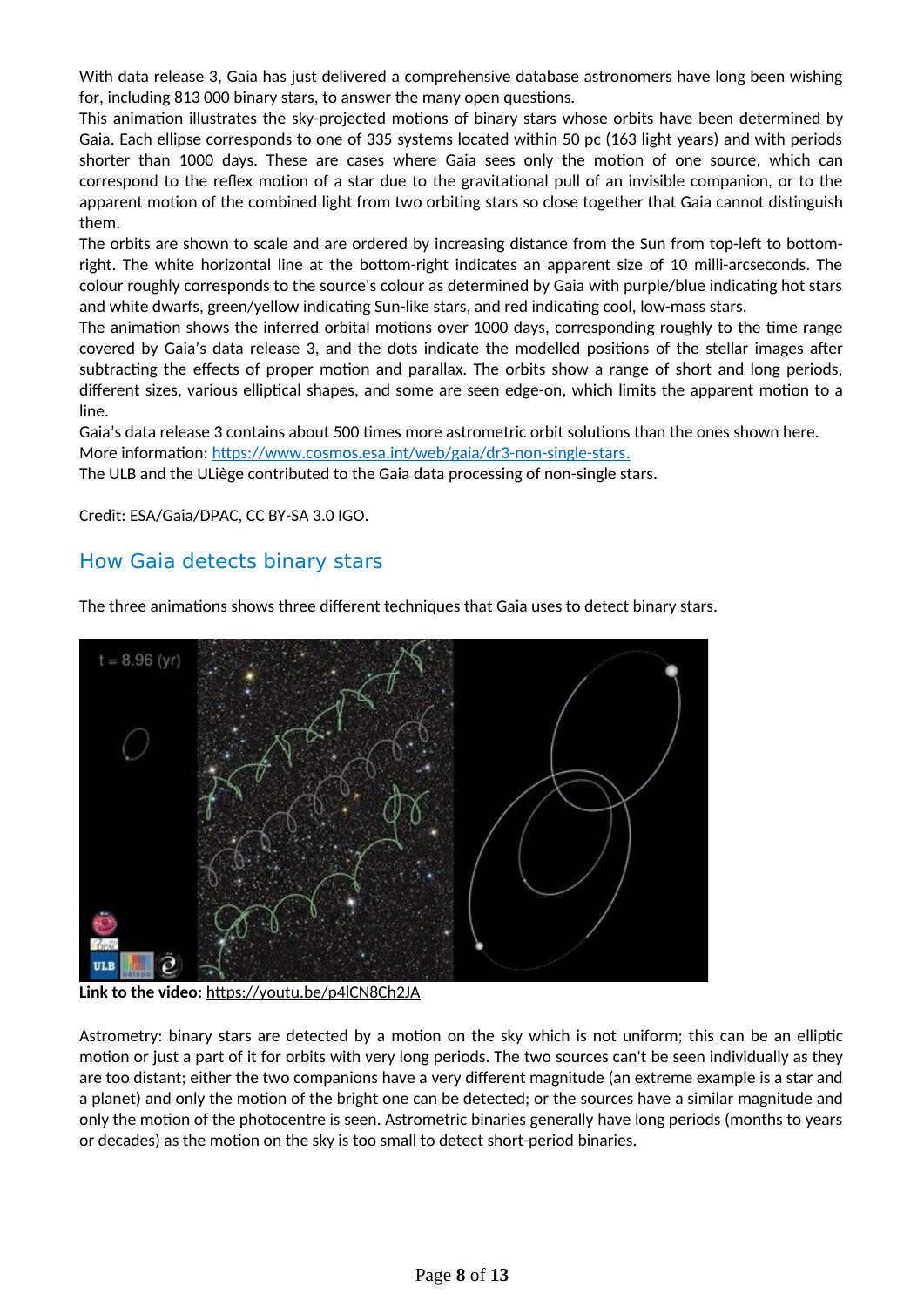![](_page_8_Picture_0.jpeg)

Photometry: eclipsing binaries are detected thanks to the periodic dimming of a star due to a (partial) eclipse by a companion. As the probability that the line of sight is precisely along the plane of the orbit is very small if the two sources are widely separated, the observed eclipsing binaries typically have small periods, in the order of hours to days.

![](_page_8_Figure_2.jpeg)

Link to the video: https://youtu.be/G0DSaQKINA4

Spectroscopy: these binaries have a radial velocity that varies periodically, depending on whether a star approaches or recedes from us. They are detected thanks to this variation. If the sources have a similar magnitude, the spectral lines of the two objects can be seen, though frequently only the lines from the brightest are seen. As the amplitude of the radial velocity variation increases when the period is shorter, short-period binaries are more frequent, typically from hours to months.

Thanks to these techniques, Gaia is able to detect thousands of binary stars. In the best cases, it is possible to estimate the mass of the companions and sometimes their individual magnitudes too. From this, astronomers may discover among normal stars some hidden treasures such as an exoplanet, or, on the heavy side, a white dwarf or compact companions such as neutron stars or even black holes.

More information: <https://www.cosmos.esa.int/web/gaia/dr3-non-single-stars>. The ULB and the ULiège contributed to the Gaia data processing of non-single stars.

Credit: ESA/Gaia/DPAC, CC BY-SA 3.0 IGO.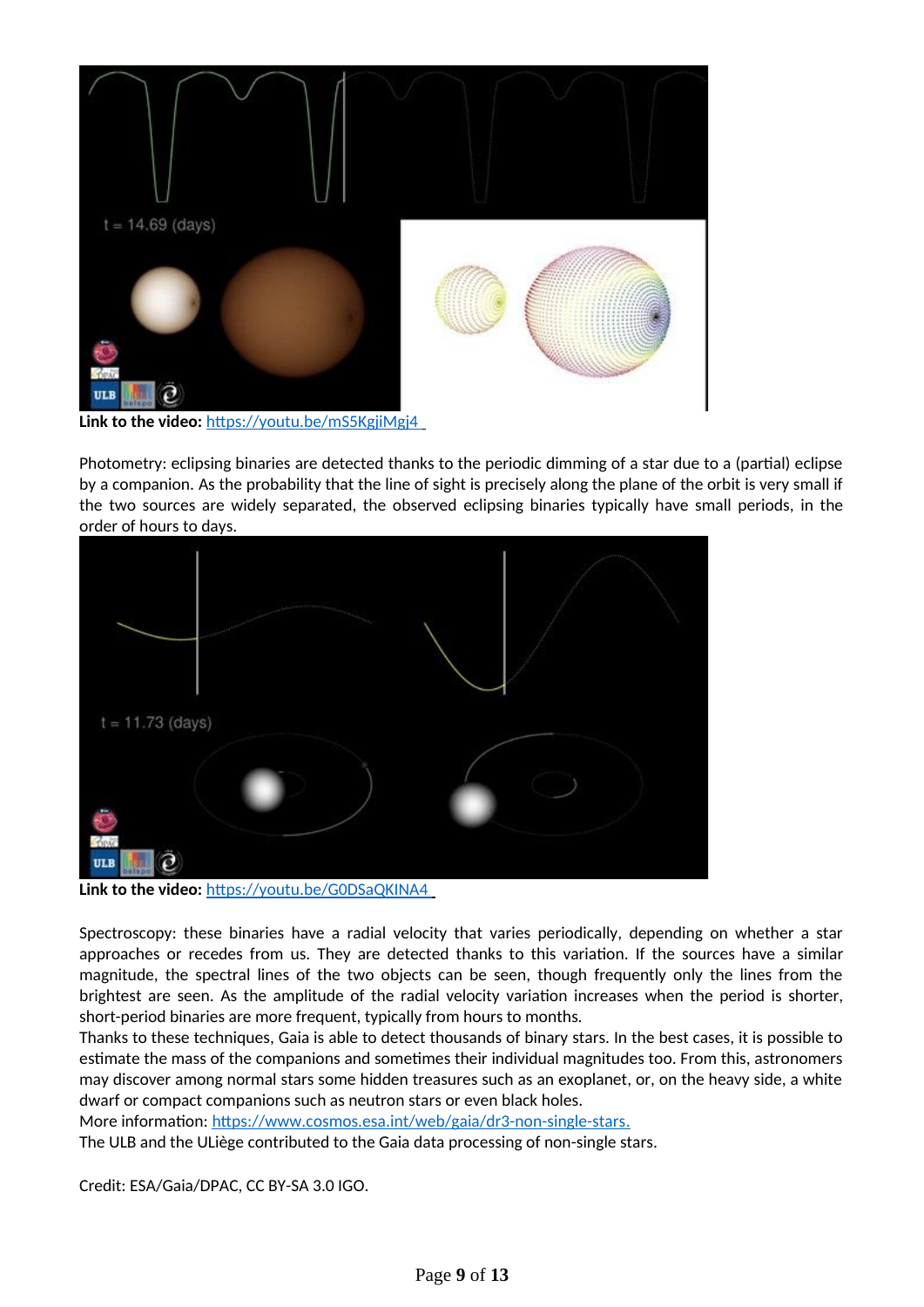### Quasars and extragalactic objects

![](_page_9_Picture_1.jpeg)

**Link to the picture:** <https://www.cosmos.esa.int/web/gaia/dr3-quasar-candidates>

The figure shows a skymap of quasar candidates in the Gaia third data release. Quasars are extremely bright extragalactic sources. Along its journey through the cosmos, the light from distant quasars encounters a wavelength elongation that is due to the expansion of the universe. As a consequence, the emitted light appears redder and covers a more expanded wavelength range than when it was initially emitted, billions of years ago. This is called a cosmological redshift.

Quasars are believed to be powered by the accretion of matter onto massive black holes at the centers of galaxies, a process that emits more energy than thermonuclear reactions. Quasars are amongst the most luminous objects in the universe and the most important tracers to study the accretion history of supermassive black holes, the early structure formation, and the history of cosmic reionisation.

However, finding and characterising quasars is extremely challenging because of their low spatial density and high contamination rate from Galactic objects. ULiège contributed to the Gaia data processing and analysis of extragalactic objects such as quasars. Their software selects sources with high probabilities of being quasars and then analyses the observed blue and red spectra in order to estimate their cosmological redshifts.

More information: <https://www.cosmos.esa.int/web/gaia/dr3-quasar-candidates>.

Credits: ESA/Gaia/DPAC, CC BY-SA 3.0 IGO.

### A spectral analysis of quasars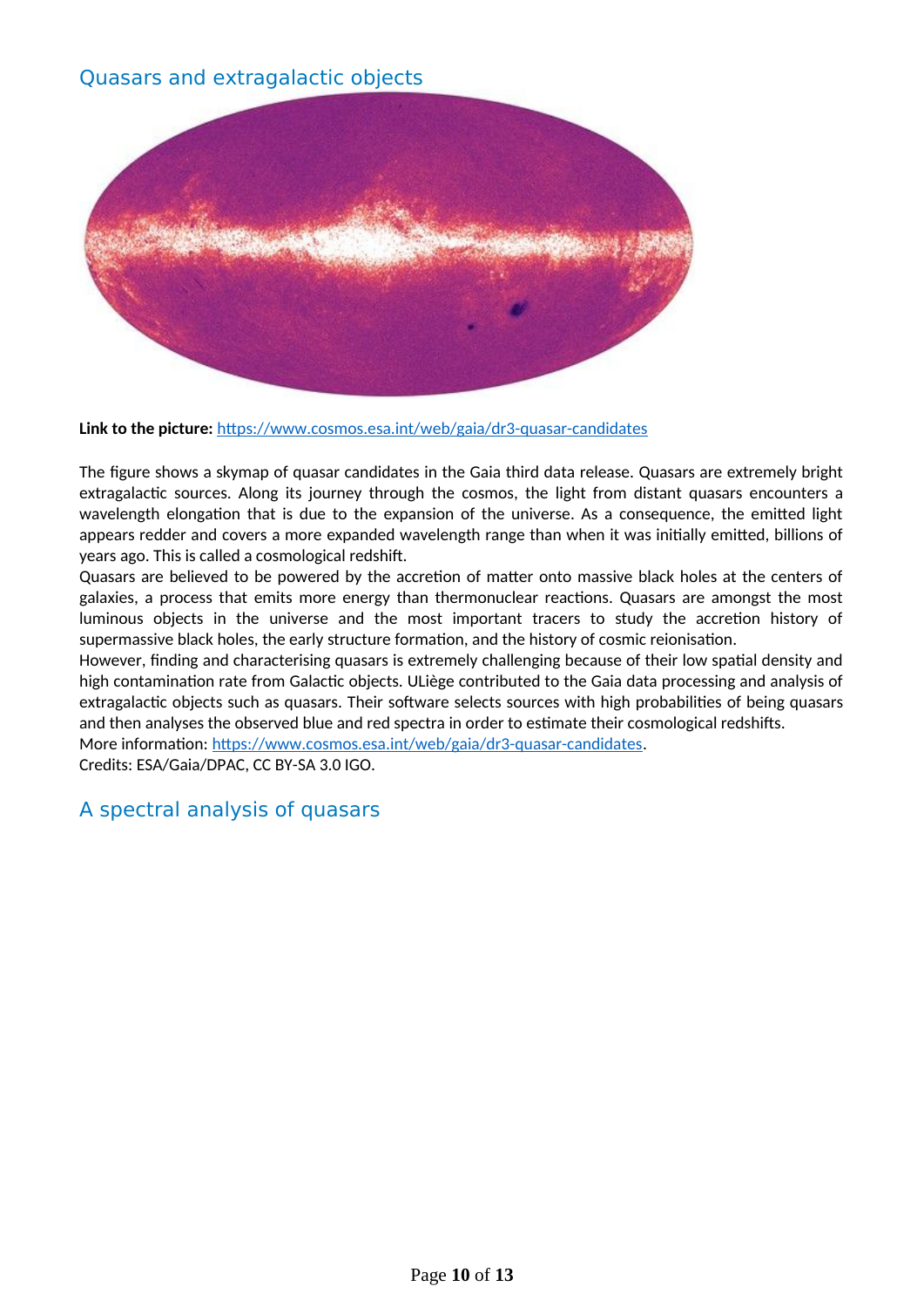![](_page_10_Figure_0.jpeg)

**Link to the picture:** [https://www.cosmos.esa.int/web/gaia/iow\\_20201222](https://www.cosmos.esa.int/web/gaia/iow_20201222)

The figure shows the blue and red spectra of ten known quasars selected with apparent magnitude between 17 and 18. All selected quasars exhibit several strong emission features at the rest-frame wavelengths where they are expected, regardless of redshift and despite the low resolution and broad line-spread function of the spectrophotometry.

As Gaia observes higher redshift quasars (characterised by the letter z in the figure), they can also appear dimmer because they are more distant. As a result, their spectra become noisier and almost all spectral features are washed-out except for the very strongest emission lines (H-alpha and Ly-alpha). Through the redshift effect, scientists can estimate the lookback time – how long it took the photons emitted from the quasar to travel through the intergalactic medium towards Gaia – providing us with "pictures" of the Universe as it was billions of years ago. Quasars pushed back the limits of the observable universe significantly in both distance and lookback-time.

More information: <https://www.cosmos.esa.int/web/gaia/dr3-quasar-candidates>.

The ULiège contributed to the processing of Gaia data to characterise quasars and extragalactic objects.

Credits: ESA/Gaia/DPAC, L. Delchambre, R. Andrae, M. Fouesneau, O. Creevey, R. Sordo, and all of Coordination Unit 5 and 8 (CU5/CU8) of Gaia DPAC. We wish to thank the Gaia Data Processing Centre at the Institute of Astronomy in Cambridge (DPCI) for producing the high-quality spectrophotometry and Centre National d'Etudes Spatiales (CNES; DPCC) upon which this work rests.

# **Appendices**

#### FAQ – fast facts

#### **What is Gaia?**

Gaia is an ESA mission launched on 19 December 2013 and it has been observing the sky since 29 July 2014. Its goal is to create the most accurate 3D map of the Milky Way by surveying more than a billion stars. This includes not only star positions and motions but also other key astronomical parameters like their "brightness" (what scientists called magnitude), their colours, and their temperatures. Gaia also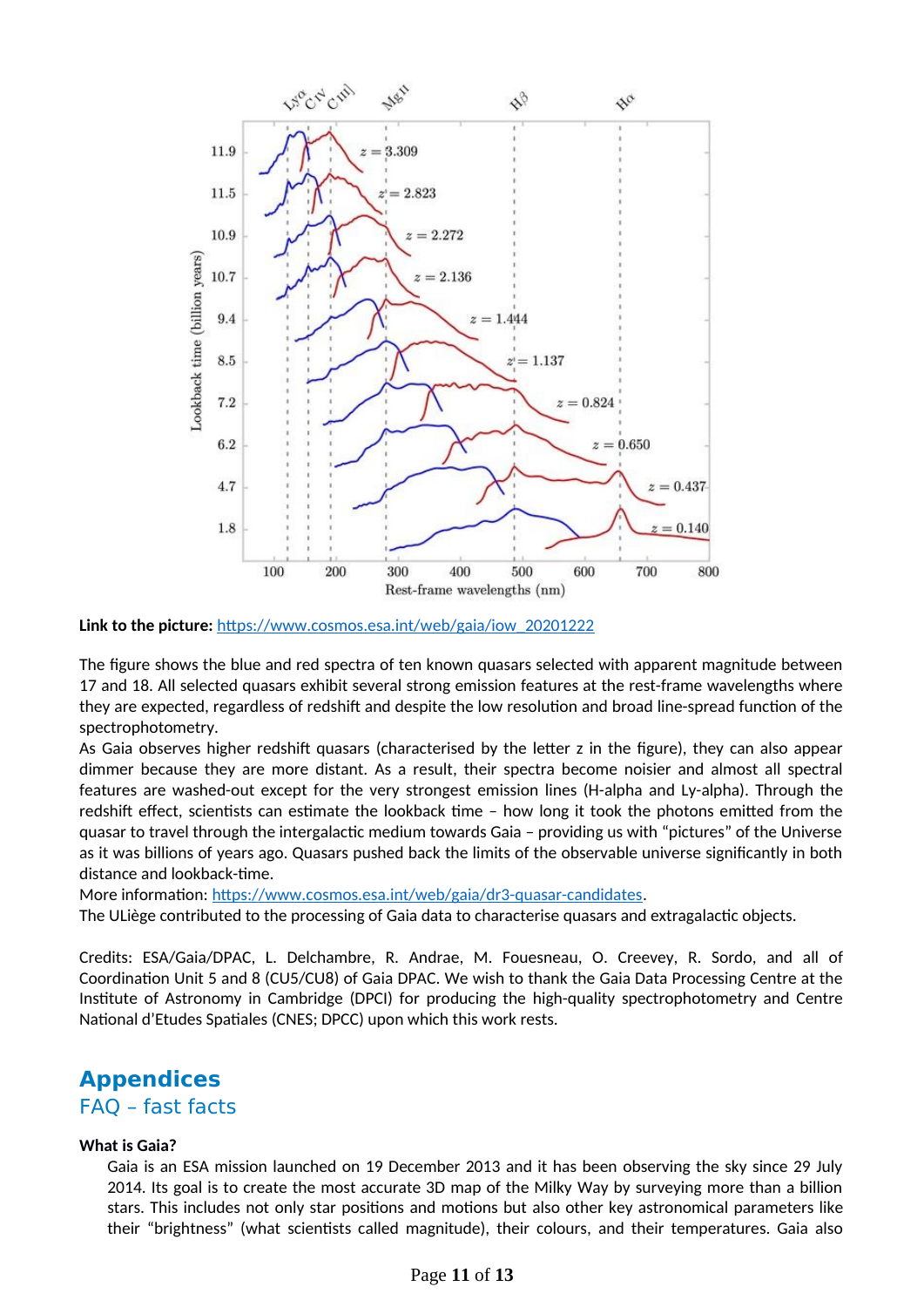maps other objects, such as solar system objects (asteroids, comets and satellites), galaxies and quasars. It will also find new exoplanets and even provide some tests of Einstein's theory of general relativity.

#### **Where is Gaia?**

Gaia circles the Sun at a distance of 1.5 million km from Earth away from the Sun, in what is known as the L2 Lagrangian point. The spacecraft co-rotates with Earth around the Sun.

#### **How does Gaia work?**

Gaia's mission relies on repeated observations of star positions in two fields of view, detecting any changes in the object's motion through space. To achieve its mission the spacecraft is spinning slowly, sweeping its two telescopes across the entire celestial sphere to make four complete rotations per day. ESA's ESTRACK stations at Cebreros (Spain), New Norcia (Australia), and Malargüe (Argentina) are used to communicate with the spacecraft. Gaia will communicate with Earth on average about 8 hours per day, transmitting its science and operational data.

#### **What are the Gaia data releases?**

The huge amount of data Gaia produces (more than a million Gigabyte for the entire mission) requires an enormous amount of computer power and a vast range of scientific expertise that only international networking can provide. Different teams of scientists work on different subsets of the data or on the software designed to process this data abundance. The results of the processing are partially released periodically until the end of the mission, with each new release giving more data and new insights. A first minor data release occurred on 14 September 2016, the second – more extensive – one on 28 April 2018. The third release occurred in two parts: an early version on 3 December 2020, and now the full third version. Two further data releases are planned.

#### **Which countries are involved in Gaia?**

Scientists involved in Gaia come from twenty European countries (Austria, Belgium, Croatia, Czech Republic, Denmark, Finland, France, Germany, Greece, Hungary, Italy, Netherlands, Poland, Portugal, Slovenia, Spain, Switzerland, Sweden, and the United Kingdom) as well as from further afield (Algeria, Brazil, Chile, China, Israel, and the United States).

#### **Glossary**

**Binary stars:** A binary star is a system consisting of two stars orbiting around each other, or more precisely, around their common centre of mass. Recent studies suggest that more than half of all stars are part of binary or multiple star systems.

**Parallax:** Parallax is the difference in apparent position of an object viewed along two different lines of sight – just hold a finger out in front of your face, close one eye at a time, and watch your finger and other objects move. The further an object, the less it moves, and thus the smaller the parallax. Astronomers use parallax to measure the distance to nearby astronomical objects, using the different orbital positions of Earth around the Sun as the different lines of sight and applying basic geometry.

**Proper motion:** Stars are not stationary but move around the centre of our Milky Way. Our Sun for example rotates at the speed of 220km/second around the galactic centre. Proper motion is the rate of the observed changes in the apparent places of stars on the sky, as seen if one places himself or herself in the centre of our solar system.

**Quasars (or QSO):** A quasar, or quasi-stellar object (QSO), consists of a supermassive black hole surrounded by an orbiting accretion disk of gas and dust. As material in the surrounding disk falls toward the black hole, huge amounts of energy are released, making it one of the most luminous objects in our Universe.

**Radial velocity:** The radial velocity of a star is a measure of how fast the star is moving towards us (negative radial velocity) or away from us (positive radial velocity). The radial velocity of a star is measured using the Doppler effect. Due to the relative motion between the star and the observer, the